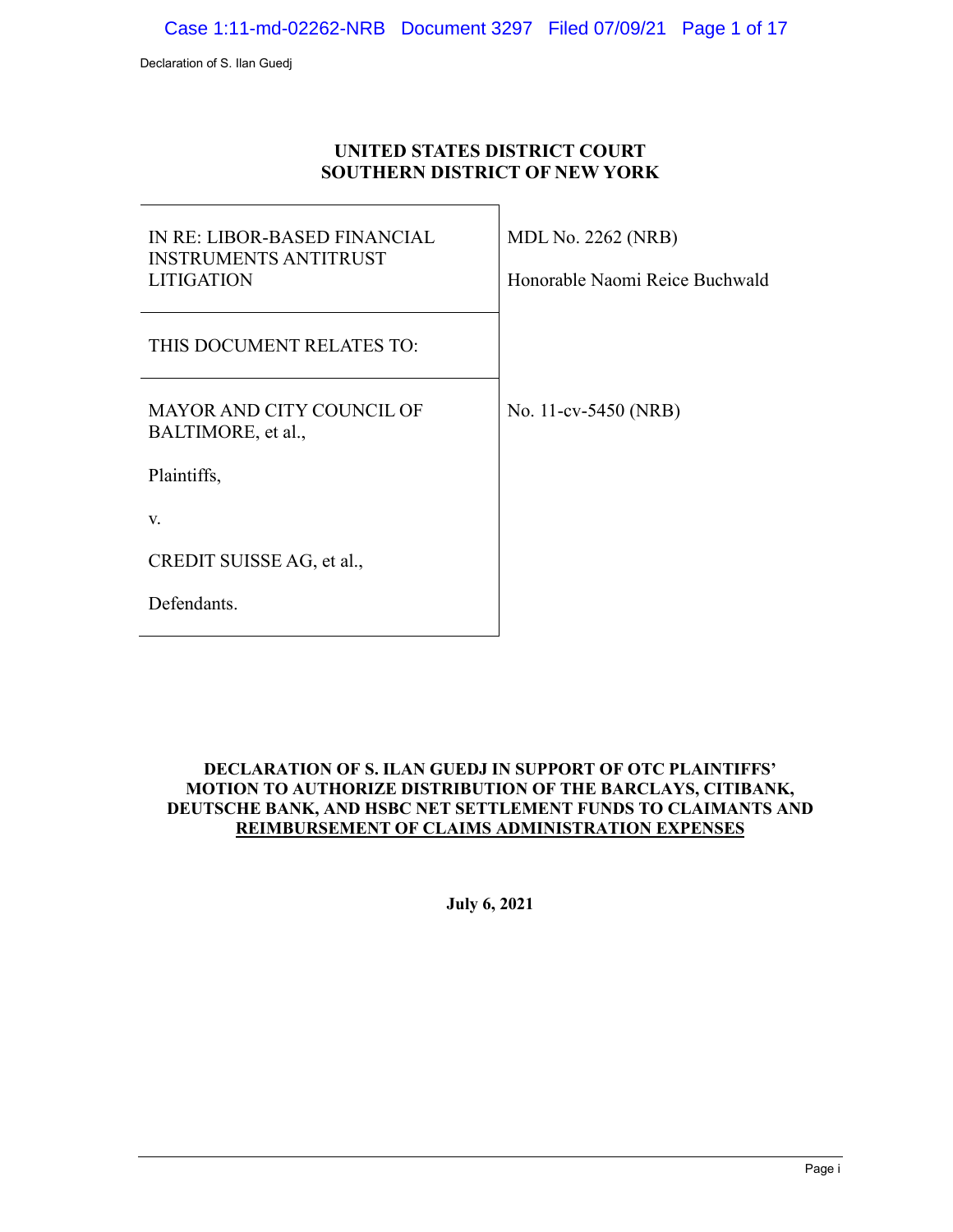I, S. ILAN GUEDJ, PhD, declare and state as follows:

- 1. I am a Partner and Chair of the Finance practice at Bates White, LLC, an economic consulting firm based in Washington, DC, that specializes in advanced financial, economic, and data analysis, among other things. Prior to working in consulting, I was a faculty member in the finance department at the McCombs School of Business at the University of Texas at Austin. I hold a PhD in Financial Economics from the Massachusetts Institute of Technology.
- 2. The following statements are based on the results of my research, my review and analysis of the materials and data provided to me, my education and training, and my experience as a professional in the financial services industry. In addition to my own time, I directed other Bates White professionals who performed supporting work in connection with the analysis that is the subject of this declaration.
- 3. Unless otherwise defined herein, all capitalized terms have the meanings ascribed to them in the Settlement Agreement between Over-The-Counter ("OTC") Plaintiffs and Barclays Bank PLC ("Barclays"); the Settlement Agreement between OTC Plaintiffs, Citibank, N.A. and Citigroup Inc. ("Citi"); the Settlement Agreement between OTC Plaintiffs and HSBC Bank PLC ("HSBC"); and the Settlement Agreement between OTC Plaintiffs and Deutsche Bank Aktiengesellschaft ("Deutsche Bank"). The foregoing Agreements are collectively referred to as the "Settlements" or the "Settlement Agreements," and the foregoing defendants are collectively referred to as the "Settling Defendants." I also incorporate capitalized terms as defined in the Barclays Amended Plan of Distribution, the Citi Plan of Distribution, and the Deutsche Bank/HSBC Plan of Distribution (collectively, the "Distribution Plans").<sup>1</sup>

 $\mathbf{1}$ <sup>1</sup> The Settlement Agreements, Distribution Plans, and other relevant documents are available on the Settlement website at [https://www.usdollarliborsettlement.com](https://www.usdollarliborsettlement.com/)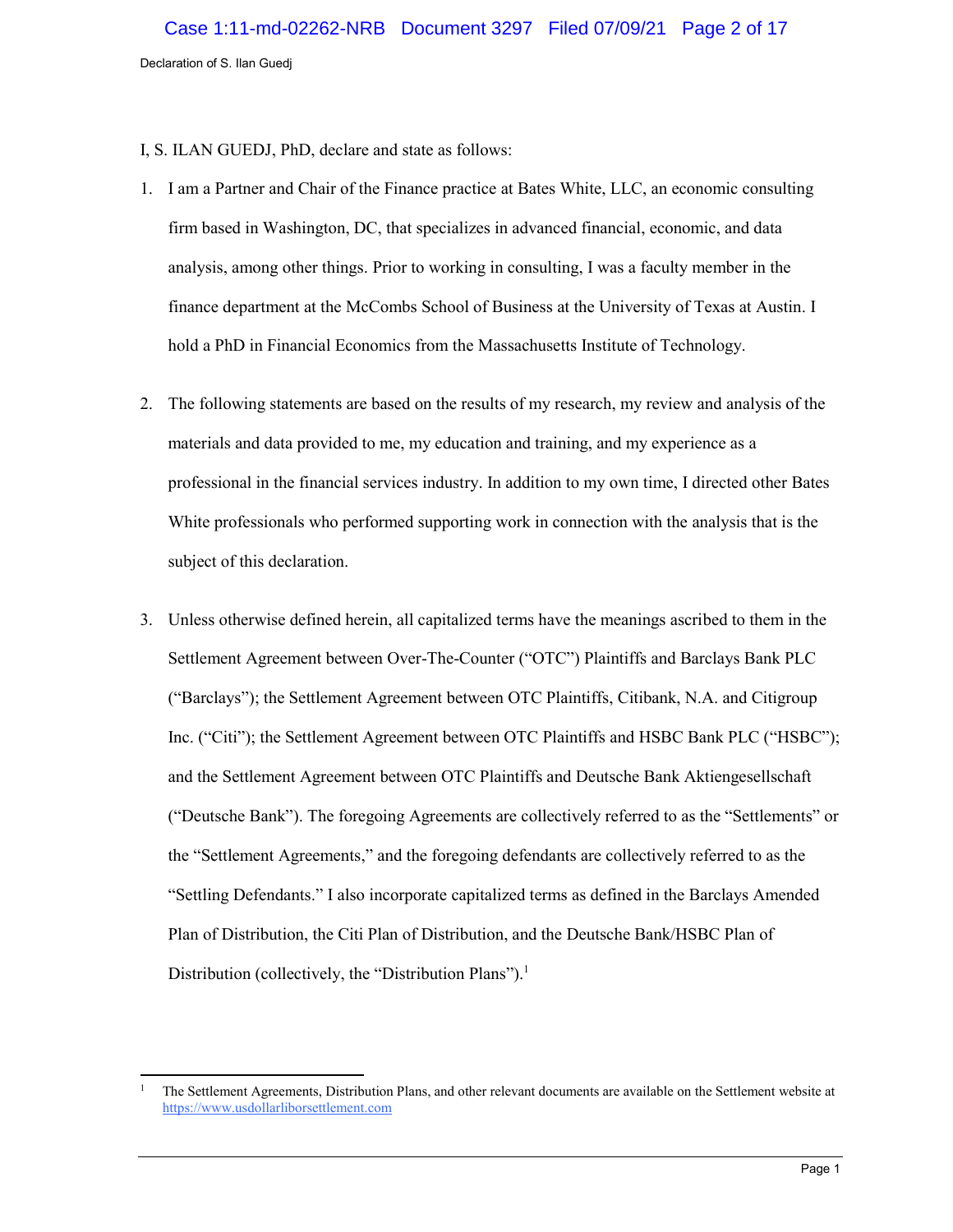- 4. Class Counsel retained Bates White to assist the Claims Administrator, Rust Consulting Inc. ("Rust"), with the processing and the validation of transaction data submitted by claimants to the Settlements. Bates White was also asked to calculate the overall notional stake for each Authorized Claimant to each Settlement, and perform the allocation of each Net Settlement Fund, as defined in the Settlement Agreements, to Authorized Claimants in accordance with the Distribution Plans.<sup>2</sup>
- 5. I evaluated the claims data provided to me by the Claims Administrator and determined whether the transactions described therein were valid U.S. Dollar LIBOR-Based Instruments.<sup>3</sup> In addition, I performed a thorough quality assurance review of the vast majority of the claims data, during which my team and I identified a set of claims to be reviewed, manually reviewed each identified claim, and, where necessary, corrected the associated data, to ensure the submitted transactions were correctly captured.
- 6. My quality assurance review focused on complex claims, as well as data from claimants who responded to notifications from the Claims Administrator to contest or otherwise raise issues with their claims data. My review covered data representing 99.8% of all transactional records and 99.9% of total notional value submitted to all Settlements. 4 I performed the review and, where necessary, correction of the data using well-established procedures for the processing of complex data developed over decades at Bates White that include a robust system of quality control. Following the quality assurance review, claimants whose data was substantively corrected

 $\overline{a}$ <sup>2</sup> The Distribution Plans, ¶ 5, define the "notional stake" of a qualifying LIBOR Instrument to be equal to "the sum of the 'suppressed daily underpayments' for that instrument. An Authorized Claimant's overall notional stake equals the sum of the notional stakes for each of the qualifying LIBOR Instruments." Further explanation of notional stake is provided in Section [V.](#page-11-0)

<sup>3</sup> Hereinafter, any reference to LIBOR refers to U.S. Dollar LIBOR.

<sup>&</sup>lt;sup>4</sup> The notional value is the total underlying amount of a derivatives trade.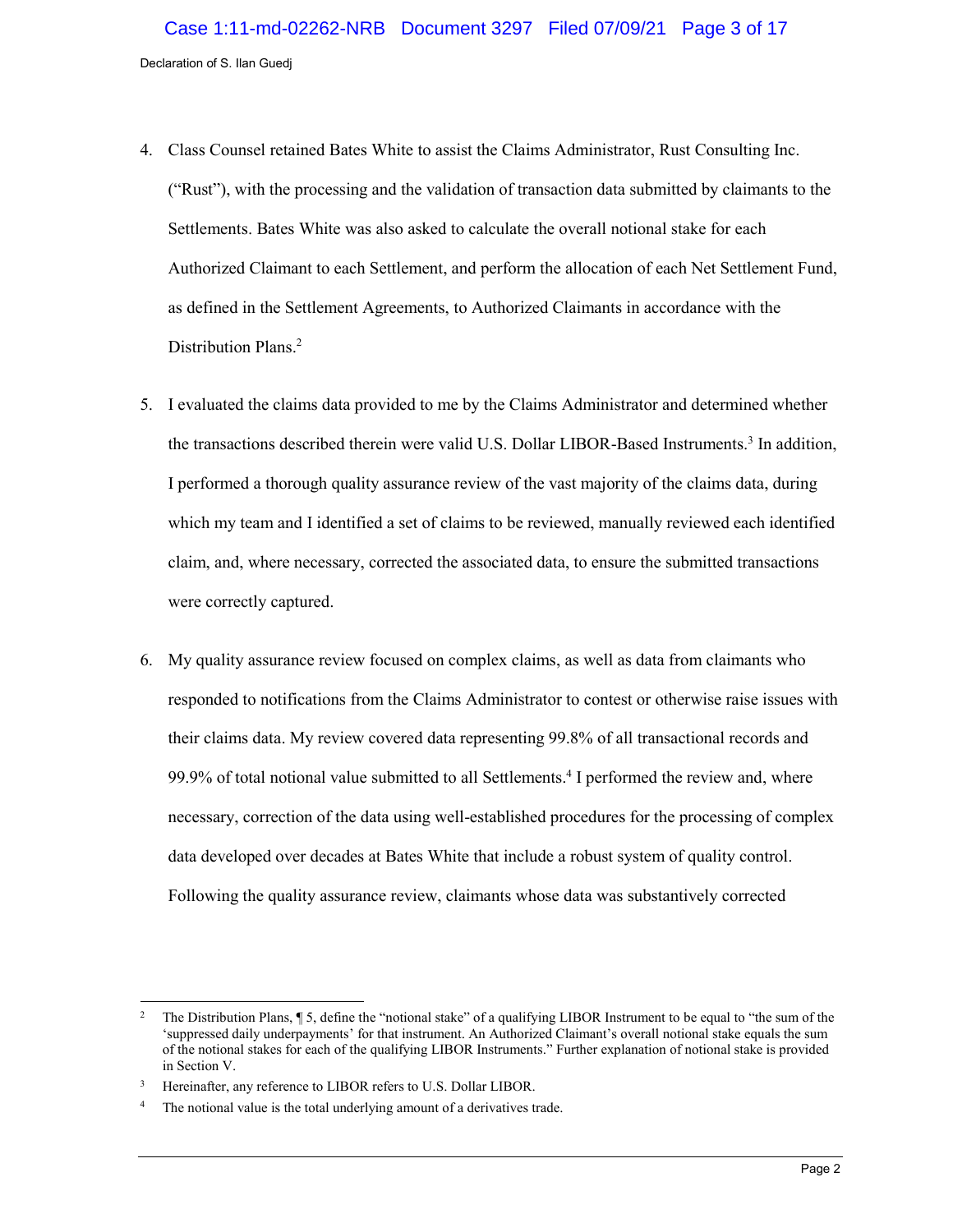received an additional opportunity to review their data, engage with Class Counsel and the Claims Administrator, and cure deficiencies in their claims.

7. This quality assurance process reviewed the overwhelming majority of notional value submitted to the Settlements, corrected any substantive issues identified that were associated with reviewed claimants, and allowed all claimants whose claims amounts were adjusted as part of the quality assurance process an additional opportunity to cure their claim if needed. For these reasons, I find that the validation of claimant transaction data, the calculation of overall notional stakes, and the allocation of Net Settlement Funds are reliable in my professional judgment.

## **I. Background**

8. In its role as Claims Administrator, Rust was the contact point for all claimants to the Settlements, as described in the Declaration of Amy Lake in Support of OTC Plaintiffs' Motion to Authorize Distribution of the Barclays, Citibank, Deutsche Bank, and HSBC Net Settlement Funds to Claimants and Reimbursement of Claims Administration Expenses ("Lake Declaration"). All Proofs of Claim, along with the accompanying transaction data and documentation provided by claimants, were submitted to Rust. Rust then provided these data and documents to Bates White, either in the form of data sets prepared by Rust, or by directly transmitting claimant-submitted files. Rust also handled all notifications sent to claimants, including initial notice of the Settlements and intermediate and final notifications of claim-level and transaction-level eligibility as determined by Bates White.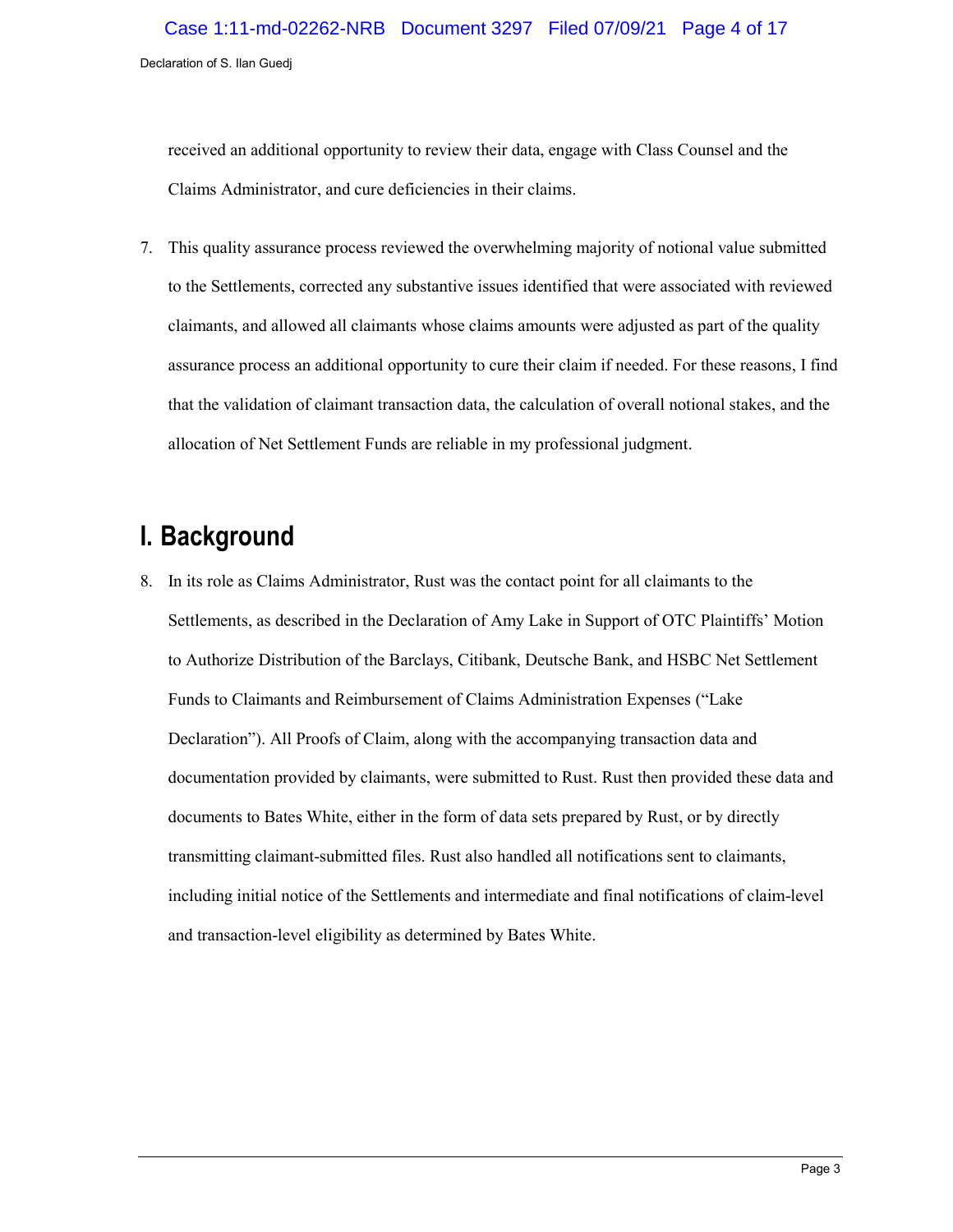## **II. Validation of the claims data**

- 9. The transaction data submitted by claimants to the Settlements were voluminous and complex. This was in large part because the Settlements covered a diverse array of bespoke financial instruments above and beyond the swaps and bonds that are covered by the certified litigation class. Working under my direction to identify the set of Authorized Claimants for each Settlement, Bates White performed extensive analyses to systematically determine if the submitted claims were eligible for the Settlements. This systematic analysis will be referred to as the "Validation Process" hereinafter.
- 10. Bates White initially categorized each transaction submitted by claimants into one of three groups:
	- i. Invalid transactions—Transactions that failed to meet one or more criteria for inclusion in the Settlements;
	- ii. Deficient transactions—Transactions that lacked sufficient information to either determine eligibility or calculate the transaction's notional stake; and
	- iii. Valid transactions—Transactions that met all criteria for inclusion in the Settlements and provided sufficient information to calculate the transaction's notional stake.
- 11. All claimants who submitted transactions determined to be invalid or deficient were provided detailed notifications by Rust describing which transactions were determined to be invalid or deficient and for what reasons. These claimants were also given an opportunity to contest or cure these determinations by providing additional explanations or by submitting new data. Any transaction marked as deficient or invalid and not cured by claimants via the submission of additional data or explanation was ultimately rejected.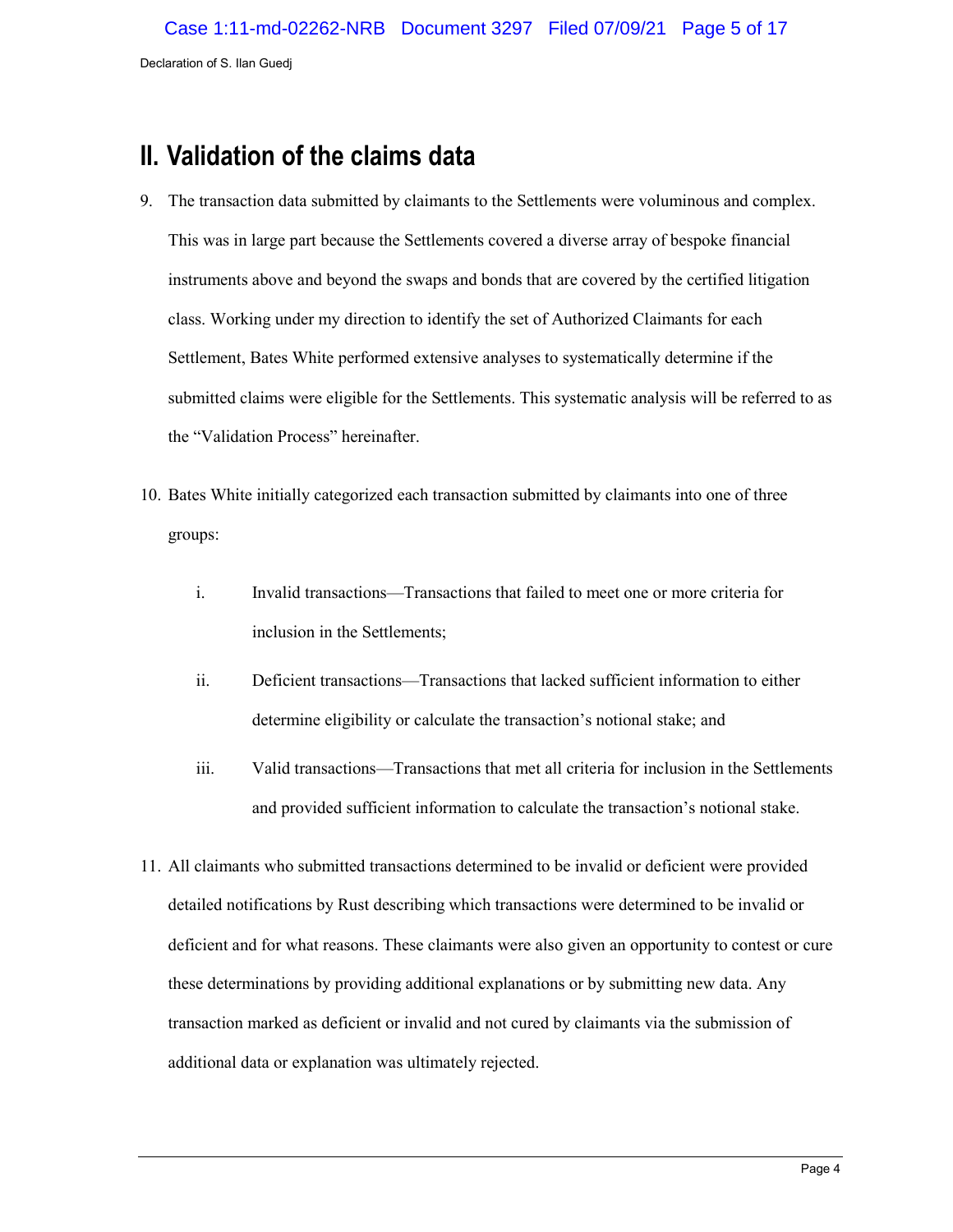- 12. Throughout the Validation Process, Bates White made both claim-level and transaction-level validation determinations. The claim-level validation determined whether the claimant was eligible to submit claims to the Settlements. The claim-level validation criteria were as follows:
	- i. The claiming entity must not be an Excluded Party and must not have opted out of the relevant Settlement.
	- ii. Claims submitted by third-party filers must include documentation of the third-party filer's authority to act on behalf of the Beneficial Account Owner for whom the claim was filed.
- 13. The transaction-level validation determined whether transactions submitted by claimants were eligible U.S. Dollar LIBOR-Based Instruments and if sufficient information was provided to calculate the transactions' notional stake. The transaction-level validation criteria were as follows:
	- i. The transaction must have occurred over the counter, as opposed to being traded on an exchange.
	- ii. The transaction must have been entered into with a Defendant, or a subsidiary or an affiliate of a Defendant.<sup>5</sup> For securities transactions, both the issuer of the security and the entity from whom the claimant purchased the security must be Defendant entities.
	- iii. The transaction must involve the claimant receiving interest payments based upon one of the published tenors of US Dollar LIBOR.

<sup>5</sup> <sup>5</sup> Defendant entities include the Settling Defendants and their subsidiaries and affiliates, as well as Bank of America, Bank of Tokyo-Mitsubishi, Credit Suisse, HBOS, JPMorgan Chase, Lloyds, Norinchukin, Rabobank, Royal Bank of Canada, Royal Bank of Scotland, Société Générale, UBS, WestLB, and the subsidiaries and affiliates of these entities.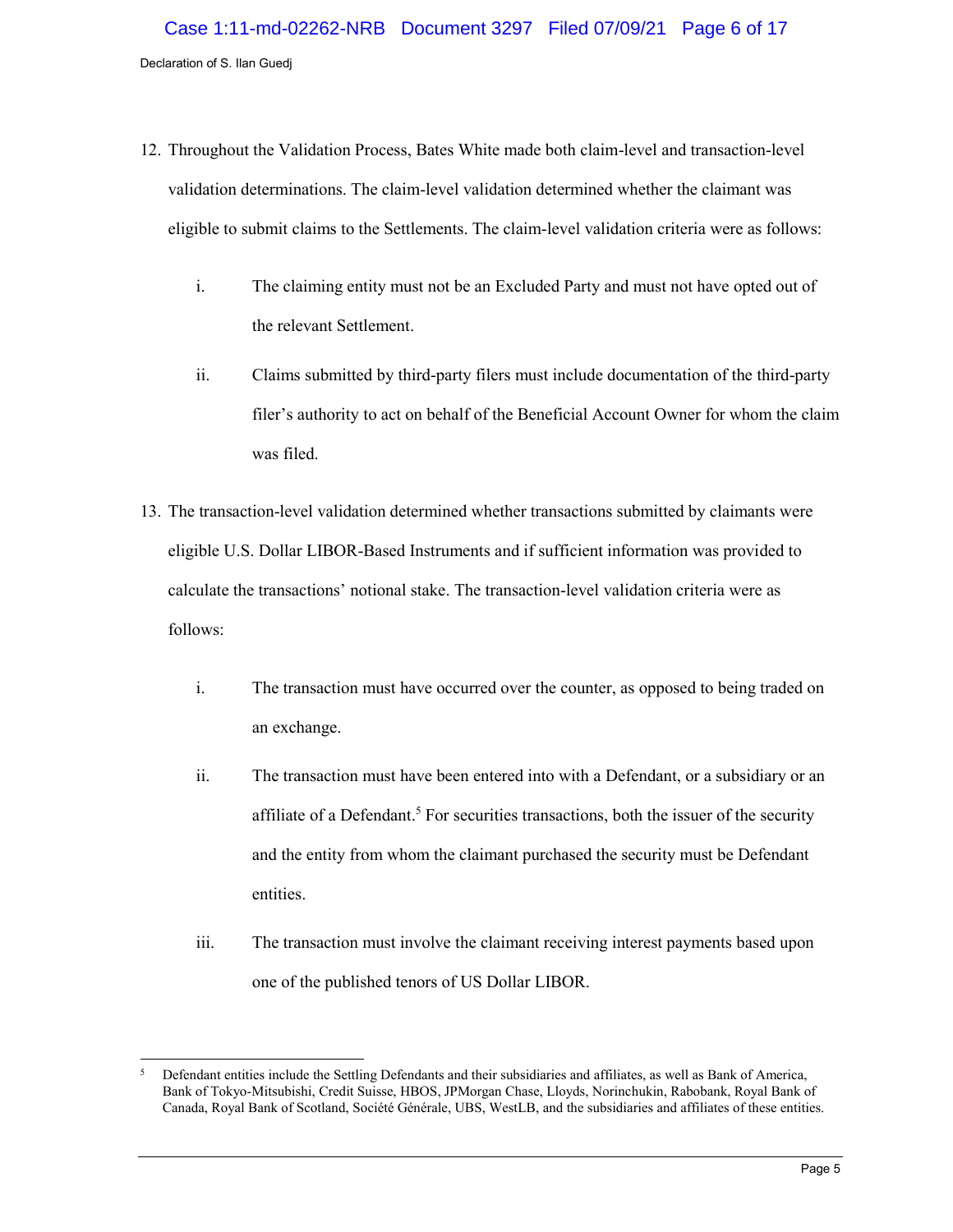- iv. The transaction must have occurred in the United States, as demonstrated by either the claimant or the counterparty (Defendant entity) being domiciled in the United States or entering into the transaction via a US-based trading desk, affiliate, or subsidiary.
- 14. Claims and/or transactions that did not meet all of these criteria were determined to be invalid. Claims and/or transactions that did not include sufficient information to assess these criteria were determined to be deficient. In addition, transactions in which any of the following pieces of information needed to calculate notional stake were missing or specified incorrectly were also determined to be deficient:
	- i. Type of instrument/transaction
	- ii. Effective and maturity dates
	- iii. Notional amount, including amortization information, if relevant
	- iv. Transaction ID or other information to distinguish between identical transactions
- 15. For certain complex instrument types, Bates White required additional pieces of information necessary either to determine transaction eligibility or to calculate the notional stake of the transaction.<sup>6</sup> For example, exercised swaptions may involve LIBOR-based interest payments and therefore may be valid transactions, while swaptions that were not exercised do not involve interest payments and are thus invalid. Thus, claimants were required to indicate whether their swaptions were exercised, to determine eligibility, and the date on which they were exercised, to calculate the magnitude of underpayments received due to the alleged suppression of LIBOR.

 $\overline{6}$ These instrument types include options, swaptions, basis swaps, range accruals, credit default swaps, contracts for difference, and interest rate caps.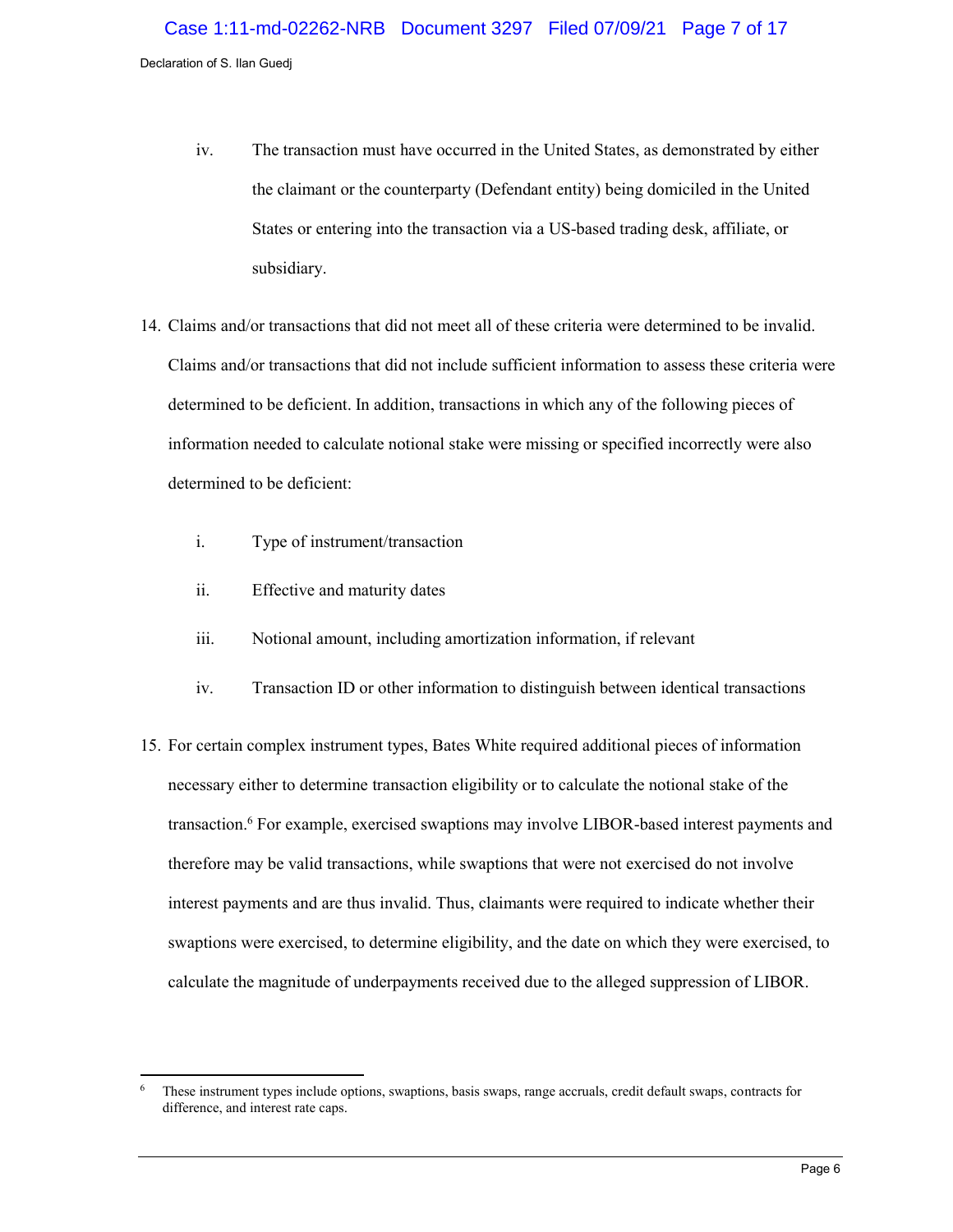- 16. To perform the Validation Process in a systematic and equitable manner on millions of transactions submitted in a wide variety of data formats, Bates White carefully reviewed, processed, and standardized the data. During this process, I relied on my expertise as a financial economist, discussions with Class Counsel and the Claims Administrator, and, where necessary, clarification from specific claimants with respect to the correct interpretation of certain details contained in those claimants' transaction data.
- 17. Bates White performed the Validation Process on the transaction data in several stages as claimants submitted batches of data to Rust via mail and electronic submissions. For each batch, Bates White returned the validated data to Rust, who then notified claimants of any valid, invalid, or deficient transactions, as described above. In some cases, claimants responded to these notifications by providing additional data or contextual explanations. For these claimants, Rust and Bates White worked together to incorporate the updated information into the data. Bates White then performed the Validation Process again based upon the updated data and revised the transaction-level validation results as needed. For example, claimants may have provided additional pieces of information that were previously missing or incomplete, resulting in some or all of their transactions being re-categorized from invalid or deficient to valid.

### **III. Quality assurance review of the claims data**

- 18. The Settlements cover a wide range of financial instruments and involve a diverse set of claimants with vastly different data storage practices and data reporting formats.
- 19. To address the unique challenges of the non-standardized, and often voluminous, Settlement data sets, my team and I performed an extensive manual review of all data, documents, and communications for a set of claimants that represent the vast majority of all transactions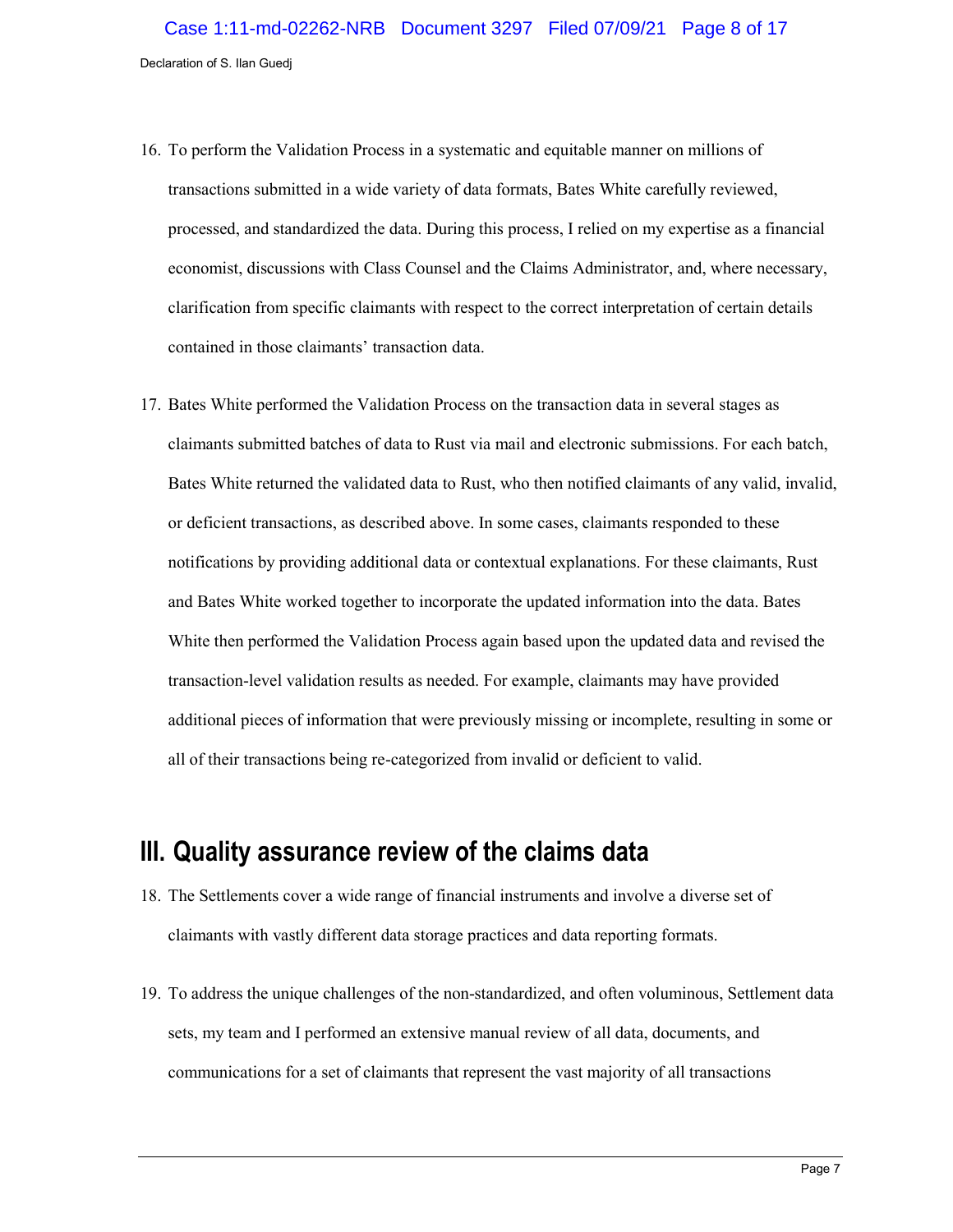submitted to the Settlements ("the QA Review"). The objective of the QA Review was to confirm that the claims administration process properly accounted for the data, documentation, or communications provided by claimants for validating their data. The QA Review focused on (1) claimants that filed claims on behalf of multiple different end-clients (*e.g.*, third-party filers, financial institutions filing on behalf of managed funds, etc.); (2) claimants who had contested prior validation determinations; (3) claimants who had submitted responses to prior deficiency and/or invalidity notifications; (4) claimants whose transaction data contained amortization schedules or were submitted in non-standard format; and (5) claimants whose transaction data included \$1 billion or more total notional amount and had at least one transaction determined to be deficient or invalid. Overall, the QA review covered thousands of claimants who submitted claims containing millions of transactions representing trillions of dollars in notional value and resulted in the review of 99.9% of the total notional value of all claims submitted.

- 20. The exact nature of the QA Review varied for each claimant, depending on what type of data they submitted and what communications Rust received from them. Some claimant submissions, particularly submissions from third-party filers like Managed Care Advisory Group, involved more than 3,700 documents and data files. Across all claimants, Bates White reviewed upwards of 29,000 documents. At a high level, the process for each claimant was as follows:
	- i. Rust transmitted to Bates White all documents associated with a particular claimant. This included paper and electronic claim forms, electronically submitted data sets, email and letter communications, notifications sent by Rust to the claimant, and any responses to these notifications.
	- ii. Bates White carefully reviewed the documents, checking all transaction data submitted by the claimant against the inputs to the validation process and ensuring that any relevant context provided in communications was incorporated into the data.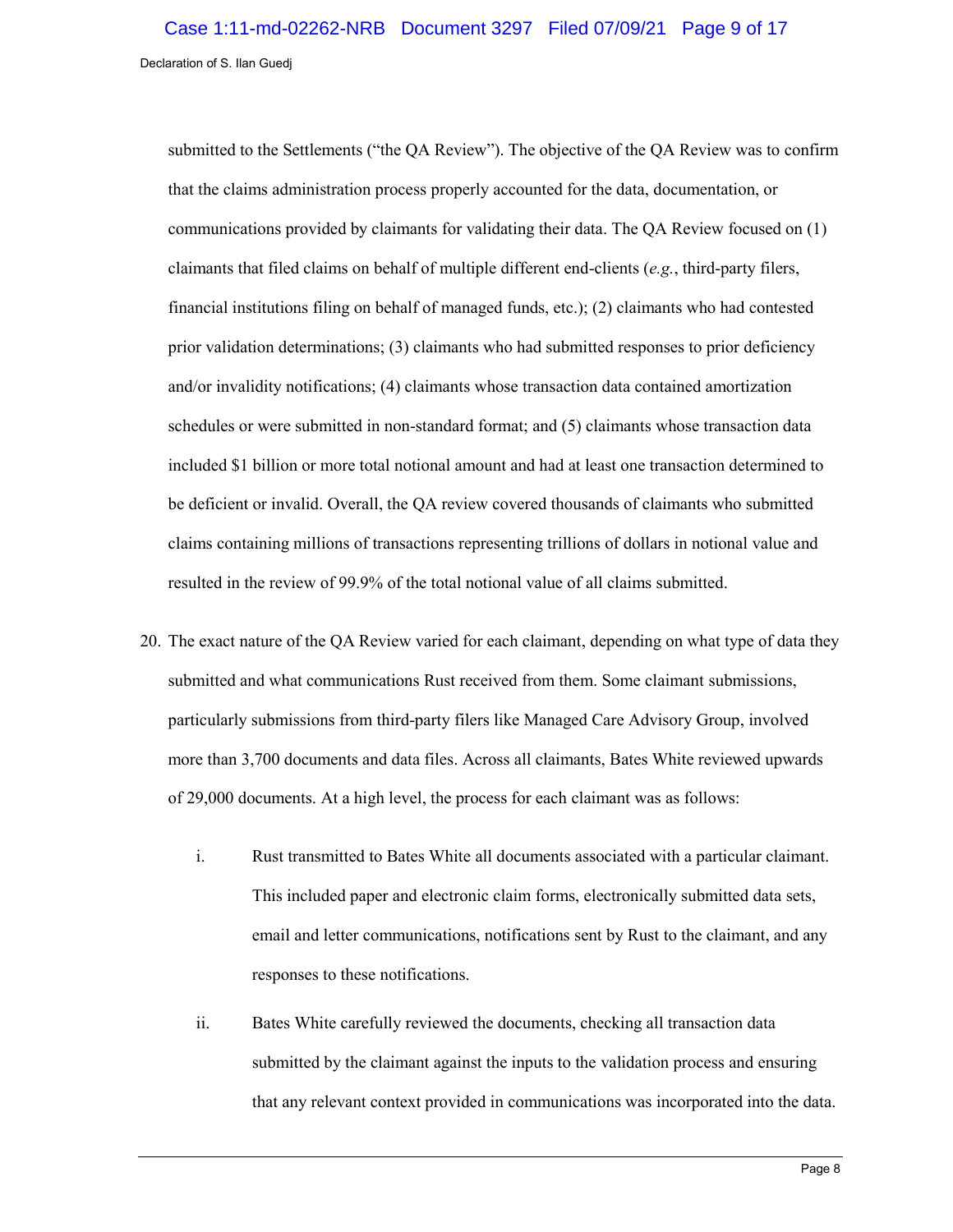- iii. Bates White systematically recorded the findings from the QA Review of each claimant, including any identified discrepancies or updates that needed to be made to the claimant's data.
- iv. Bates White raised any complex issues encountered for discussion with Class Counsel and Rust. Where necessary, Rust reached out to claimants directly for clarification.
- v. Bates White made any needed updates identified in the QA Review to the inputs for the validation process to ensure that the claimant's data would be validated correctly.
- 21. Examples of issues identified and corrected during the manual QA Review include claimants making multiple duplicative data submissions, earlier data submissions being partially or fully overwritten by subsequent submissions, and revised processing procedures for transaction data submitted in non-standard formats.
- 22. In addition to this manual QA Review of claimant data, as standard practice, Bates White performed extensive quality control of the computer code used to perform the validation process on the transactional data, as well as the code used to calculate notional stakes and allocate the Net Settlement Funds. Bates White also carefully reviewed the validation results to ensure consistency with transaction data inputs.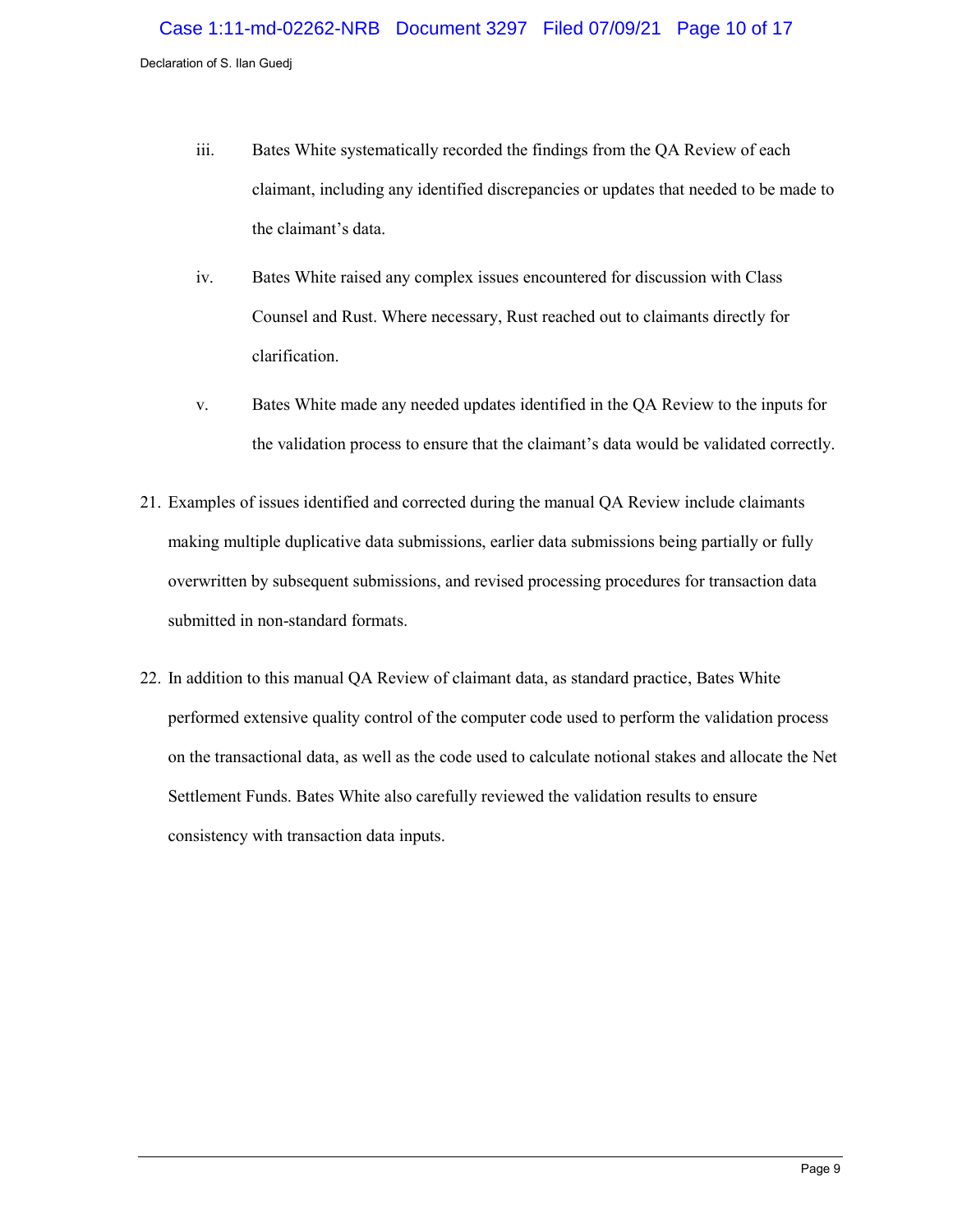# **IV. Final validation results**

23. [Figure 1](#page-10-0) and [Figure 2](#page-10-1) display Bates White's tabulation of validation results for each of the four Settlements after all claimant data (both initial submissions and supplemental data, as well as responses to notifications) were received, processed, standardized, and validated.<sup>7</sup>

| <b>Settlement</b> | <b>Valid transactions</b> | Rejected<br>transactions | <b>Total transactions</b> | <b>Valid transaction</b><br>% | <b>Rejected</b><br>transaction % |
|-------------------|---------------------------|--------------------------|---------------------------|-------------------------------|----------------------------------|
| <b>Barclavs</b>   | 1,227,535                 | 5.642.257                | 6.869.792                 | 17.9%                         | 82.1%                            |
| Citi              | 967.017                   | 5.088.401                | 6.055.418                 | 16.0%                         | 84.0%                            |
| Deutsche Bank     | 867.497                   | 4,937,414                | 5.804.911                 | 14.9%                         | 85.1%                            |
| <b>HSBC</b>       | 868,200                   | 4,937,407                | 5,805,607                 | 15.0%                         | 85.0%                            |

#### <span id="page-10-0"></span>**Figure 1: Transaction-level final validation results<sup>8</sup>**

#### <span id="page-10-1"></span>**Figure 2: Claim-level final validation results<sup>9</sup>**

| <b>Settlement</b> | Valid claim<br>count <sup>10</sup> | <b>Rejected claim</b><br>count <sup>11</sup> | <b>Total claim</b><br>count | Valid claim % | <b>Rejected claim</b><br>$\%$ |
|-------------------|------------------------------------|----------------------------------------------|-----------------------------|---------------|-------------------------------|
| <b>Barclays</b>   | 7.437                              | 7,580                                        | 15.017                      | 49.5%         | 50.5%                         |
| Citi              | 6.715                              | 4.899                                        | 11.614                      | 57.8%         | 42.2%                         |
| Deutsche Bank     | 6.127                              | 3,222                                        | 9.349                       | 65.5%         | 34.5%                         |
| <b>HSBC</b>       | 6.129                              | 3,218                                        | 9.347                       | 65.6%         | 34.4%                         |

24. Rejected transactions fell into two broad categories:

 $\overline{a}$ <sup>7</sup> Some claimants did not file a claim with all Settlements, so the claimant, claim, and transaction counts differ between Settlements.

The sum of the number of transactions submitted to each Settlement, as displayed in [Figure 1,](#page-10-0) is different than the total number of transactions that were submitted to the Settlements as reported in the Lake Declaration. This is because some claimants filed individual transactions to a Settlement or Settlements and some filed transactions to all Settlements.

<sup>&</sup>lt;sup>9</sup> The sum of the number of claims submitted to each Settlement, as displayed i[n Figure 2,](#page-10-1) is different than the total number of claims submitted to the Settlements as reported in the Lake Declaration. This is also because some claimants filed individual claims to a Settlement or Settlements and some filed claims to all Settlements. Additionally, the total number of valid claims per settlement reported here will differ slightly from the total number of valid claim numbers per Settlement reported in Exhibit 1 which accompanies my declaration. This is primarily due to the incorporation of claimant requests to be excluded from certain Settlements and because claimants who recovered from the Deutsche Bank State Attorneys General Settlement are ineligible to recover from the Deutsche Bank Settlement.

<sup>&</sup>lt;sup>10</sup> A valid claim as reported in [Figure 2](#page-10-1) is one that consists of at least one valid transaction, but may also contain one or more rejected transactions.

<sup>&</sup>lt;sup>11</sup> A rejected claim as reported i[n Figure 2](#page-10-1) is one that consists of all rejected transactions.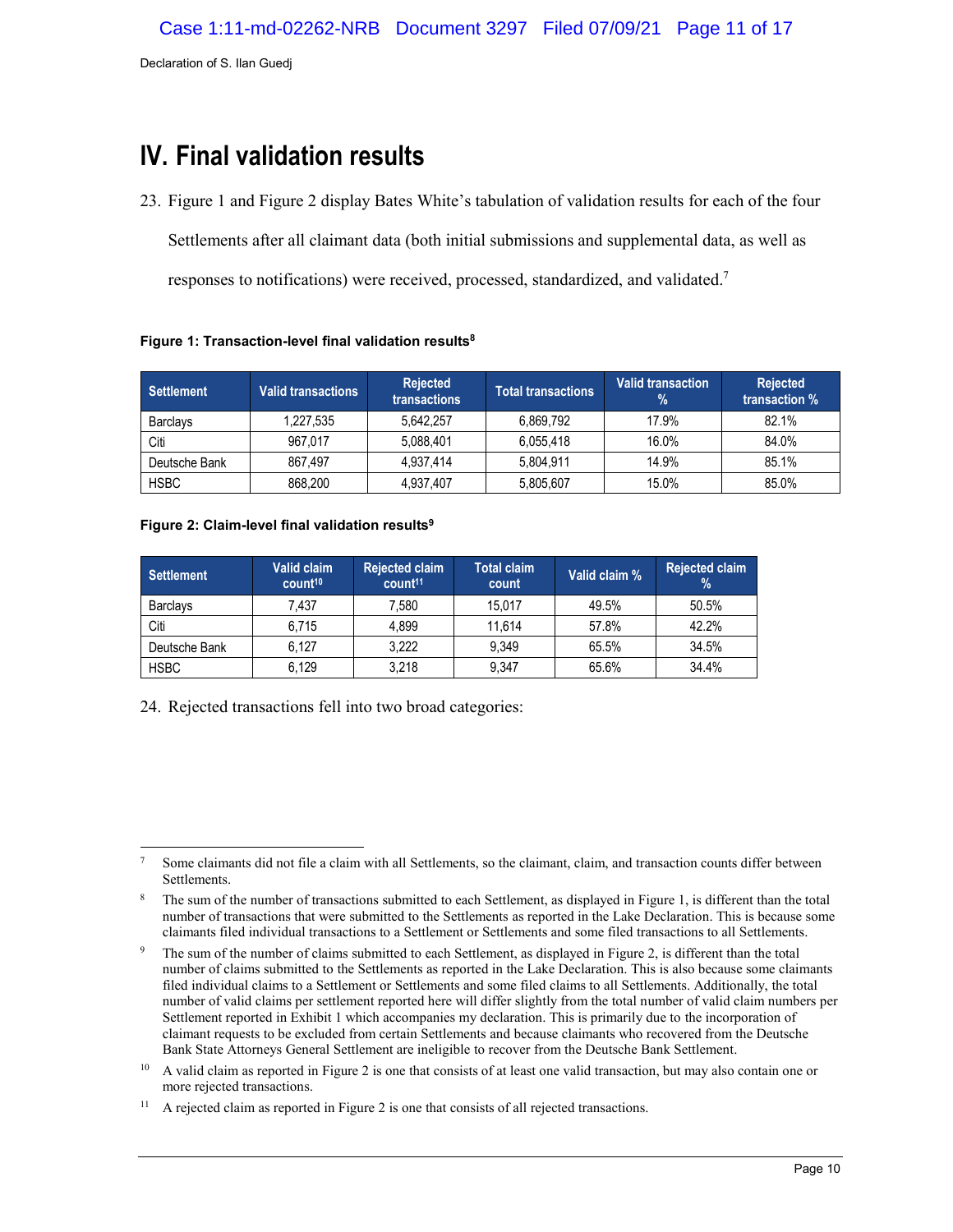i. Invalid transaction—Transactions that did not meet all criteria for inclusion in the Settlements. [Figure 3](#page-11-1) describes the most common reasons that transactions failed to meet the Settlement criteria. A transaction may be rejected for one or more reasons.

#### <span id="page-11-1"></span>**Figure 3: Most common invalid conditions**

| <b>Reason for invalid transactions</b>                                                                                                                       | <b>Transaction count</b> | % of rejected<br>transactions |
|--------------------------------------------------------------------------------------------------------------------------------------------------------------|--------------------------|-------------------------------|
| The transaction is not a qualifying U.S. Dollar LIBOR-Based Instrument (e.g.,<br>the claimant did not receive U.S. Dollar LIBOR-based payments)              | 4,473,969                | 76.8%                         |
| The transaction was not entered into directly with a Defendant or a Defendant's<br>subsidiary or affiliate                                                   | 639.554                  | 11.0%                         |
| The claimant did not provide sufficient documentation of their authority to act for<br>the Beneficial Account Owner on whose behalf they submitted the Claim | 255.162                  | $4.4\%$                       |
| The transaction was not shown to have occurred in the United States                                                                                          | 214.610                  | 3.7%                          |

ii. Uncured deficient transactions—Transactions that lacked sufficient information either to make a validation determination or to calculate notional stakes. Some transactions that lacked sufficient information were not cured, either because claimants did not respond to the notices sent by Rust describing the deficiencies or because their responses were not sufficient to cure all deficient conditions[. Figure 4](#page-11-2) describes the most common remaining deficiencies.

#### <span id="page-11-2"></span>**Figure 4: Most common deficient conditions**

| <b>Reason for deficient transactions</b>                                | <b>Transaction count</b> | % of rejected<br>transactions |
|-------------------------------------------------------------------------|--------------------------|-------------------------------|
| The LIBOR tenor is not specified or is insufficiently specified         | 1,043,129                | 17.9%                         |
| The interest rate index is not specified or is insufficiently specified | 989.914                  | 17.0%                         |
| The seller is not specified or is insufficiently specified              | 708.297                  | 12.2%                         |
| The counterparty is not specified                                       | 657.299                  | 11.3%                         |

# <span id="page-11-0"></span>**V. Notional stake calculations**

25. In addition to validating transaction data, Bates White also calculated the notional stake for each

valid transaction and the overall notional stake for each Authorized Claimant. As described in the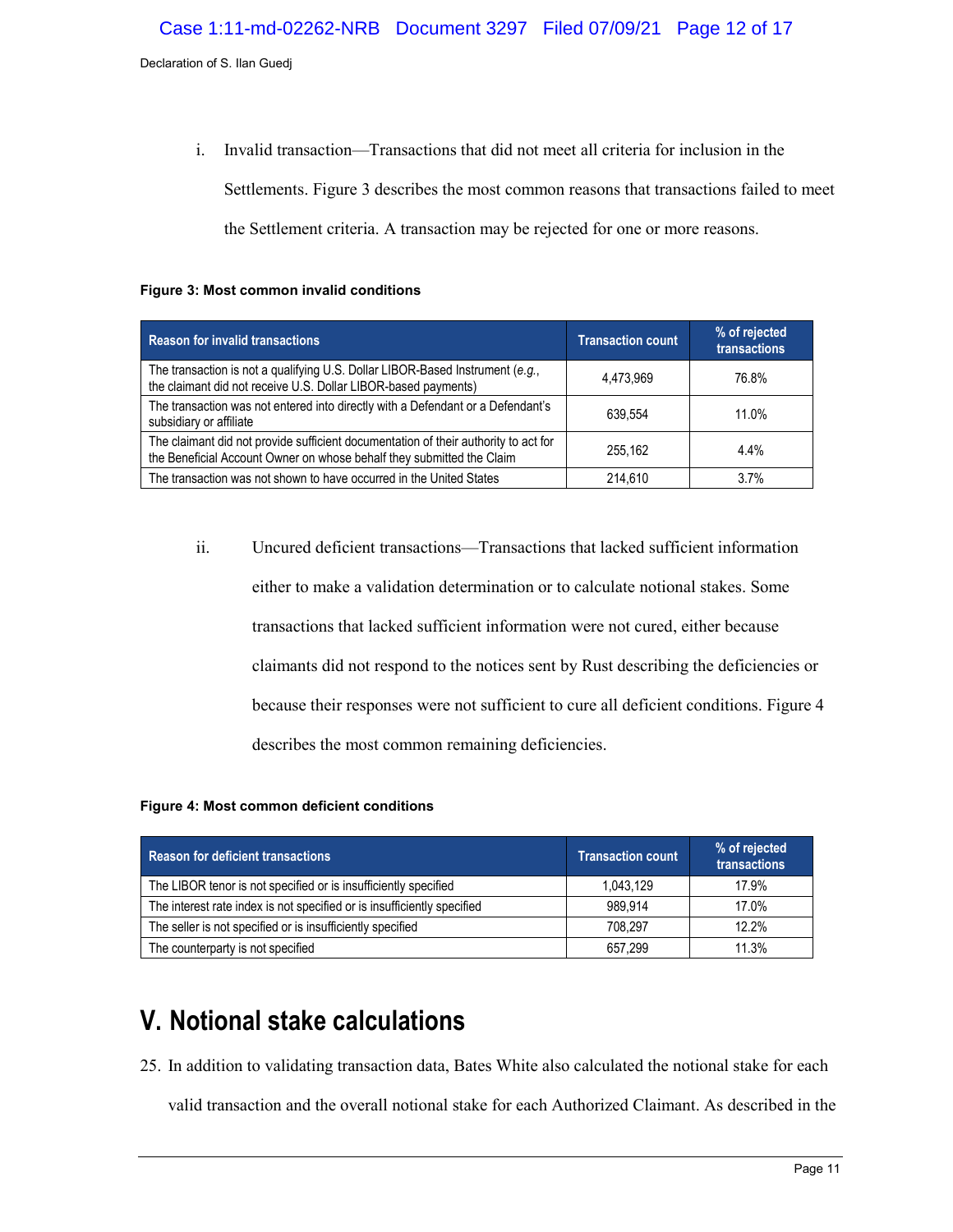Distribution Plans, the notional stake for each transaction is equal to the sum of all suppressed underpayments for that transaction, and the overall notional stake for each Authorized Claimant is equal to the sum of notional stakes for each of that claimant's valid transactions.<sup>12</sup>

- 26. Bates White calculated each suppressed underpayment by multiplying the dollar amount of the interest payment that the claimant actually received during a particular interest accrual period by the suppression ratio (the magnitude of suppression applicable to that payment divided by the actual historical LIBOR applicable to that payment).<sup>13</sup> In other words, each suppressed underpayment is equal to the difference between the amount of interest the claimant actually received and the amount of interest the claimant should have received absent suppression.<sup>14</sup> All interest payments for which the applicable LIBOR was set during the Settlement Class Period of August 1, 2007 through May 31, 2010, are included in notional stake calculations. If suppression is zero for a particular interest payment, its suppressed underpayment amount will also be zero.
- 27. For example, consider an interest rate swap with a notional amount of \$1 million and a quarterly payment frequency where the claimant receives interest payments based on three-month LIBOR. If the historical three-month LIBOR applicable to a particular payment period was 5%, the claimant would have received \$12,500 in interest  $(\$1,000,000 * 5\% * 90/360 = \$12,500)$ . If the applicable magnitude of suppression for this period was 1%, the claimant should have received \$15,000 (\$1,000,000  $* 6\% * 90/360 = $15,000$ ), and the suppressed underpayment would be  $$2,500 ($12,500 * 1\% / 5\% = $2,500 \text{ or } $15,000 - $12,500 = $2,500).$

 $\overline{a}$ <sup>12</sup> *See* ¶ 5 in each of the Distribution Plans.

<sup>&</sup>lt;sup>13</sup> Charts showing the magnitudes of suppression for each LIBOR tenor used in my calculations are available on the Settlement website a[t https://www.usdollarliborsettlement.com](https://www.usdollarliborsettlement.com/)

<sup>&</sup>lt;sup>14</sup> For interest rate caps, suppressed underpayment calculations work slightly differently due to the presence of a cutoff value below which interest payments are not made (the strike rate of the interest rate cap).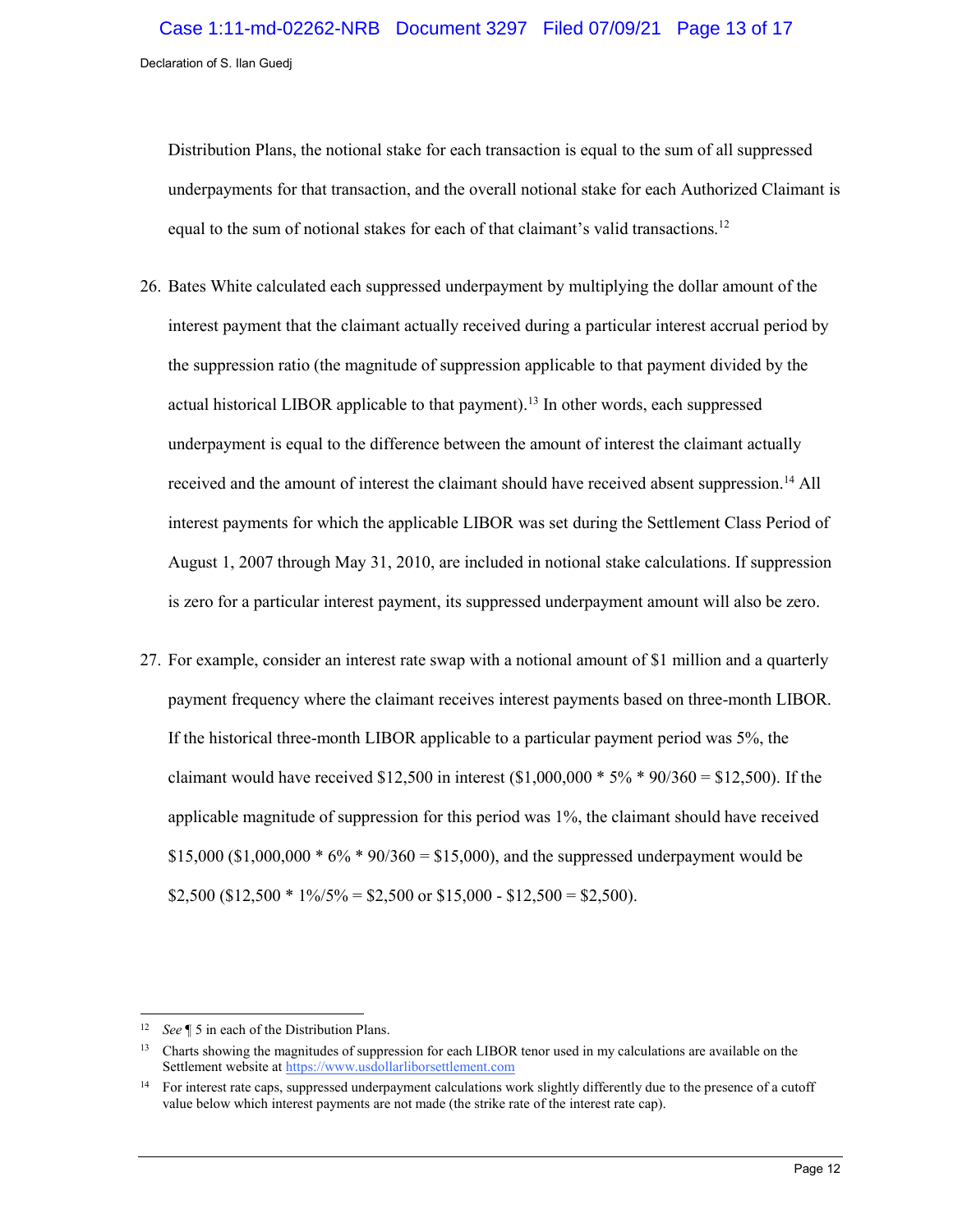- 28. For transactions in which a claimant both pays and receives LIBOR payments, such as a LIBOR/LIBOR basis swap, suppressed underpayments are calculated in both directions and netted to determine the claimant's notional stake for that transaction.<sup>15</sup>
- 29. [Figure 5](#page-13-0) displays the total combined notional stakes calculated for all Authorized Claimants to each of the four Settlements.

<span id="page-13-0"></span>**Figure 5: Total combined notional stakes**

| <b>Settlement</b> | <b>Total combined</b><br>notional stake |
|-------------------|-----------------------------------------|
| <b>Barclays</b>   | \$38,386,727,101                        |
| Citi              | \$37,872,979,765                        |
| Deutsche Bank     | \$37,818,518,802                        |
| <b>HSBC</b>       | \$38,027,648,460                        |

## **VI. Allocation of Net Settlement Funds**

- 30. Bates White's final task was to allocate the Net Settlement Funds from each Settlement to each Authorized Claimant based on that claimant's overall notional stake. As described in the Distribution Plans, the allocation was performed on a pro rata basis for each of the four Settlements. First, each Authorized Claimant's pro rata share was calculated by dividing that claimant's overall notional stake by the total combined notional stake for all claimants to that Settlement. Second, Bates White calculated each Authorized Claimant's Pro Rata Claim by multiplying the amount in the Net Settlement Fund by that Authorized Claimant's pro rata share.
- 31. For example, if an Authorized Claimant to the Barclays Settlement had an overall notional stake of \$5 million, and the total combined notional stake for all Authorized Claimants to the Barclays Settlement was \$5 billion, that Authorized Claimant's pro rata share would be 0.1% (\$5

<sup>15</sup> <sup>15</sup> A basis swap is an agreement in which two parties agree to swap variable interest rates. For example, a basis swap could involve swapping a three-month LIBOR payment with a one-month LIBOR payment + 0.1%.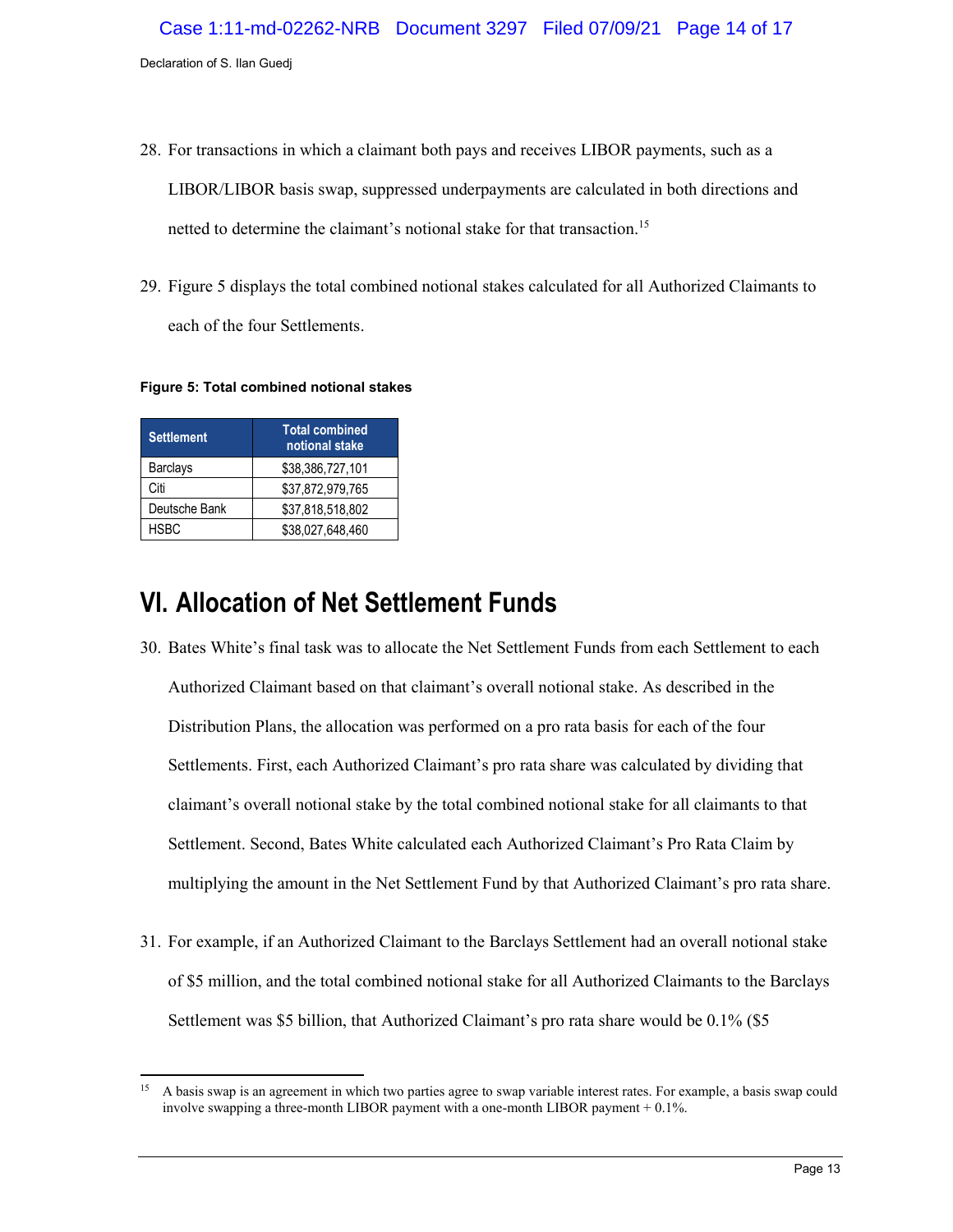million/\$5 billion). If the Barclays Settlement had a Net Settlement Fund amount of \$100 million, the Authorized Claimant's Pro Rata Claim would be  $$100,000$  (\$100 million  $* 0.1\% = $100,000$ ).

- 32. The De Minimis Amount clause of the Distribution Plans states that any Authorized Claimant with a total distribution of \$10 or less will not receive a distribution from the Net Settlement Funds. An Authorized Claimant's total distribution is the sum of the Authorized Claimant's Pro Rata Claims in each Settlement. Authorized Claimants with total distributions of \$10 or less across all Settlements were thus determined to be De Minimis Amounts whereby their Pro Rata Claims in each Settlement were zeroed out and returned to each Net Settlement Fund.
- 33. For example, if an Authorized Claimant to the Barclays and Citi Settlements had a Pro Rata Claim of \$4 in the Barclays Settlement and \$6 in the Citi Settlement then the total distribution across all Settlements would be \$10. The total distribution for this Authorized Claimant is thus defined as a De Minimis Amount and would not receive a distribution. As a result, their Pro Rata Claims in the Barclays and Citi Settlements would be zeroed out and would revert back to the relevant Net Settlement Funds.
- 34. [Figure 6](#page-15-0) displays the Net Settlement Fund amounts and total Pro Rata Claims. <sup>16</sup> A detailed breakdown of the Pro Rata Claim calculated for each Authorized Claimant to each Settlement is available in Exhibit 1 to this declaration. Exhibit 1 lists each Authorized Claimant by master claimant ID(s) and claim number(s),<sup>17</sup> alongside their Pro Rata Claim for each Settlement to which they submitted a claim and total Pro Rata Claim. Exhibit 1 also indicates whether an Authorized Claimant's total Pro Rata Claim is \$0 because its combined Pro Rata Claims to all Settlements total \$10 or less.

 $\ddot{\phantom{a}}$ 

<sup>16</sup> The total allocated amount for each Settlement is slightly less than the Net Settlement Fund amount due to the rounding of each Authorized Claimant's Pro Rata Claim to the nearest dollar as specified in the Distribution Plans.

<sup>&</sup>lt;sup>17</sup> These are identification numbers assigned by Rust and previously communicated to the claimants.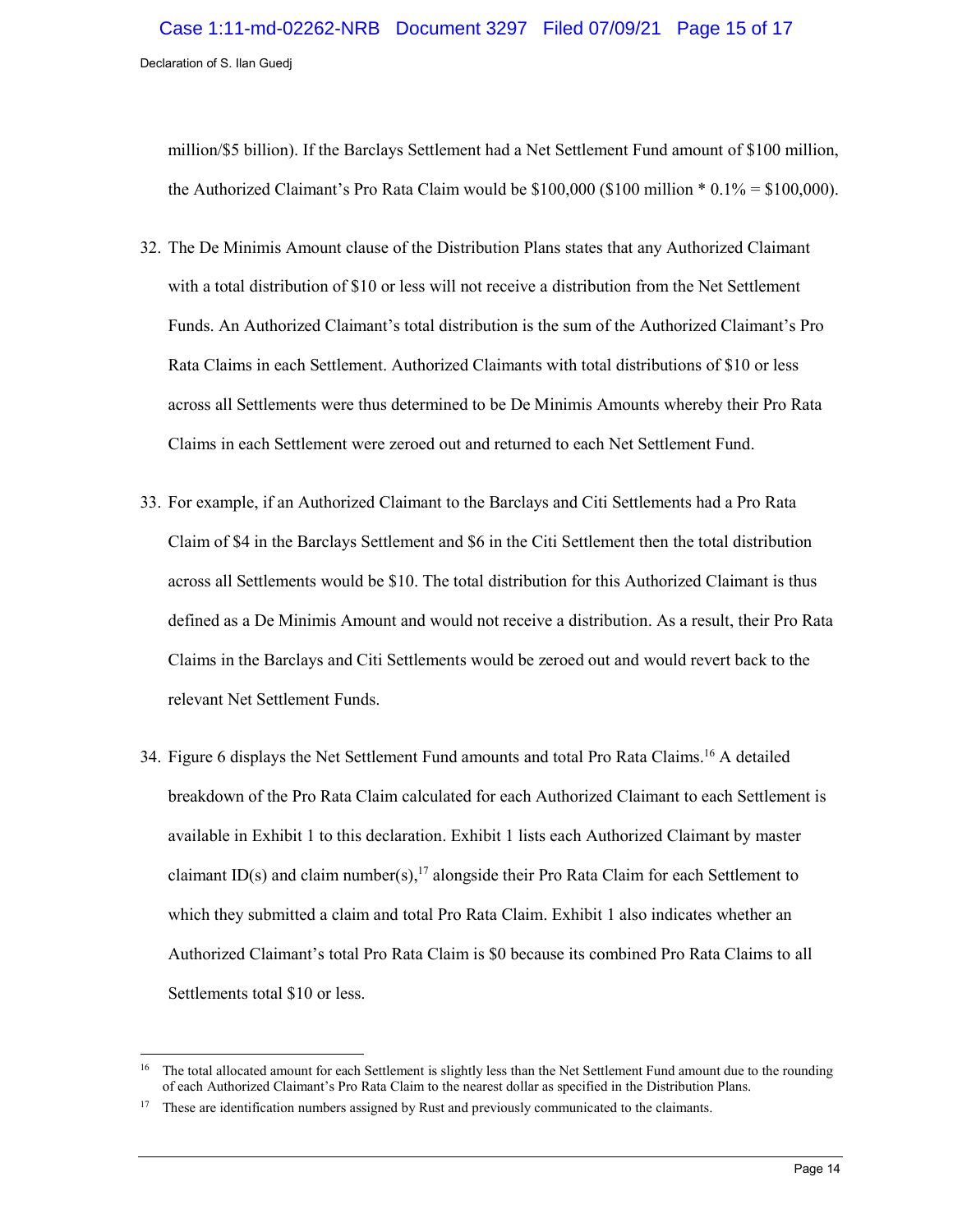### <span id="page-15-0"></span>**Figure 6: Allocations by Settlement**

| <b>Settlement</b> | <b>Net Settlement Fund</b><br>amount | <b>Total Pro Rata Claims</b> |  |
|-------------------|--------------------------------------|------------------------------|--|
| <b>Barclays</b>   | \$96,890,208                         | \$96,890,201                 |  |
| Citi              | \$94,698,569                         | \$94,698,043                 |  |
| Deutsche Bank     | \$197,061,269                        | \$197,060,576                |  |
| <b>HSBC</b>       | \$80,921,684                         | \$80,921,678                 |  |